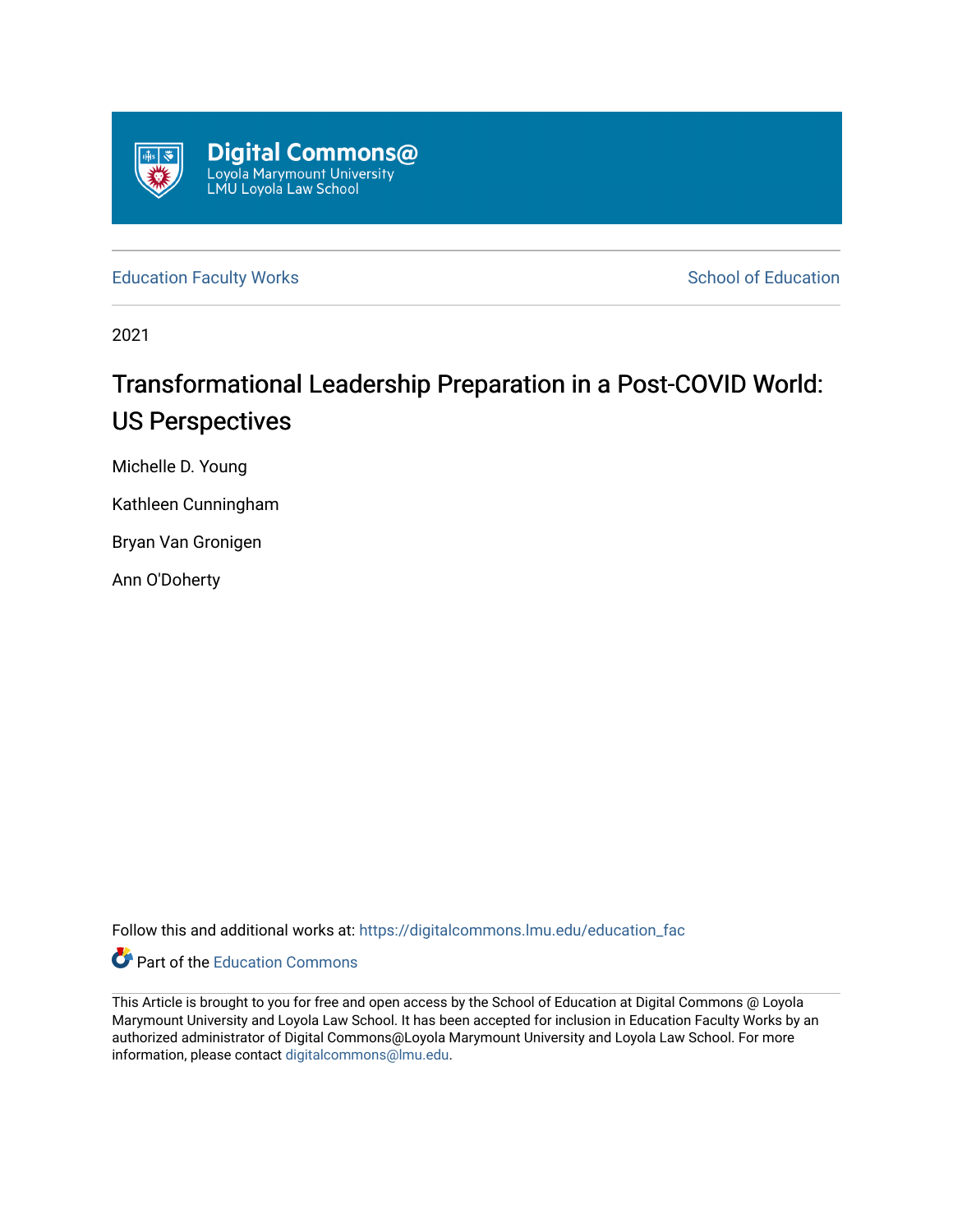

## **Transformational Leadership Preparation in a Post-COVID World: US Perspectives**

To cite this article: Young, M. D., Cunningham, K., Van Gronigen, B., & O'Doherty, A. (2021). Transformational leadership preparation in a post-COVID world: US perspectives. *eJournal of Education Policy*, 21(1). [https://in.nau.edu/wp](https://in.nau.edu/wp-content/uploads/sites/135/2021/12/Young_et_al.pdf)[content/uploads/sites/135/2021/12/Young\\_et\\_al.pdf](https://in.nau.edu/wp-content/uploads/sites/135/2021/12/Young_et_al.pdf)

## **Michelle D. Young**

Loyola Marymount University

# **Kathleen Cunningham**

University of South Carolina

## **Bryan Van Gronigen**

University of Delaware

## **Ann O'Doherty**

University of Washington

Corresponding Author: Michelle D. Young, Loyola Marymount University, 1 LMU Drive, Suite 2100, Los Angeles, CA; email: [michelle.young@lmu.edu;](mailto:michelle.young@lmu.edu) phone: 310- 338-7312 Orchid id:<https://orcid.org/0000-0002-8380-9176>

**Abstract:** The term Powerful Learning Experience (PLE) is an outgrowth of a University Council for Educational Administration (UCEA) project. Colleagues who were engaged in the Leaders Supporting Diverse Learners (LSDL) project, along with researchers examining exemplary educational leadership programs refined the original framework. The version described in the following article is based on Young's (2019) presentation of the framework to the World Educational Leadership Summit (WELS). The PLE framework consists of ten key attributes that encourage active teaching and learning processes, problem-based, context-rich products, and other evidence of learning outcomes. The authors have found that leadership preparation experiences that reflect a combination of these ten attributes facilitate deeper understanding of educational leadership and the development of knowledge and skills that are both transferable to a variety of contexts and adaptable for multiple challenges.

**Keywords:** leadership preparation programs, clinical learning experiences, reforming leadership preparation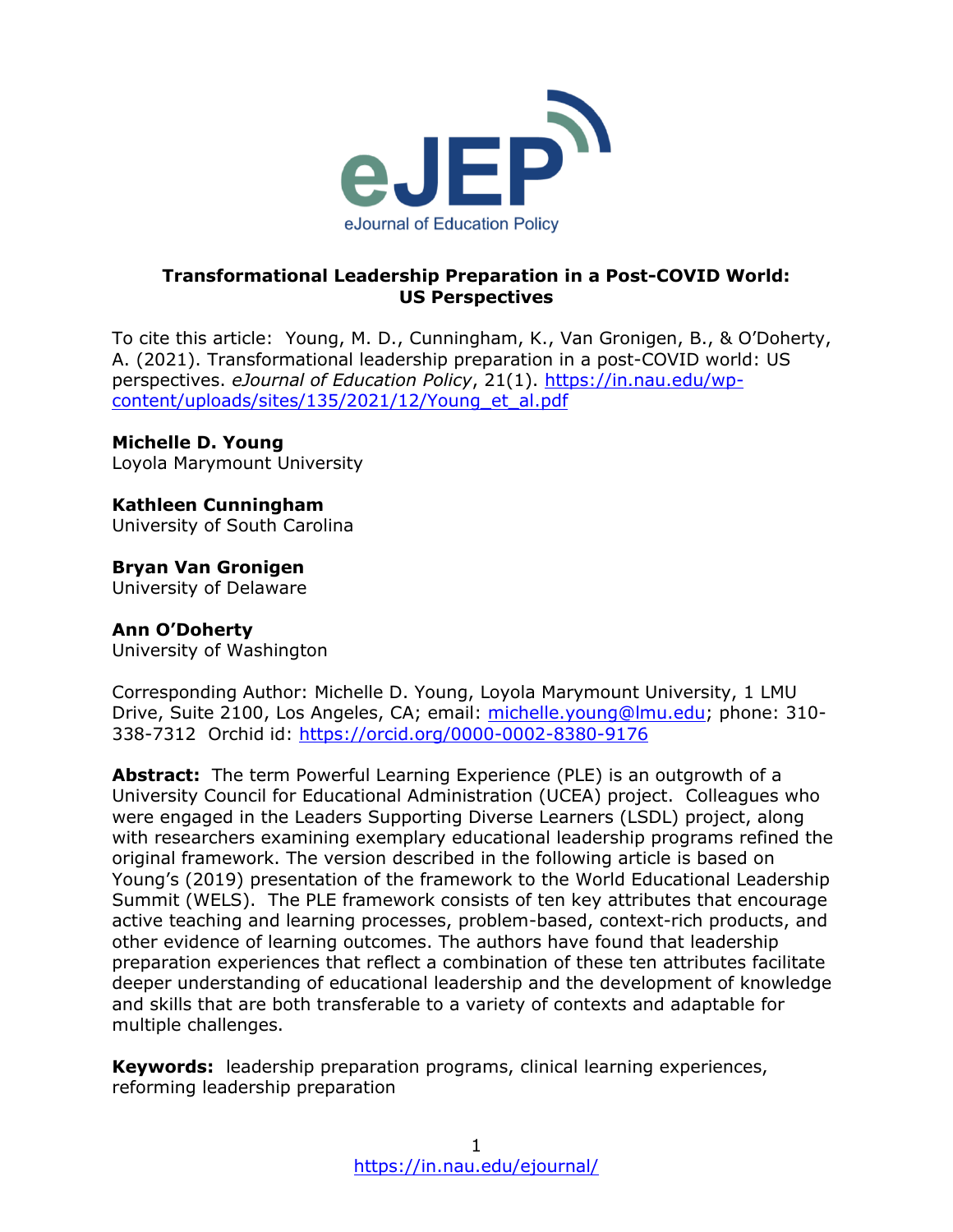Without question, the single most important feature of a leadership development program is its curriculum. Several decades of accumulated research on leadership preparation provide insight into the curricular features that distinguish effective from less effective programs, including an explicit program theory of action, curricular coherence, a strong alignment to leadership standards, intentional weaving of content and skill development with field work, and a commitment to culturally responsive and inclusive leadership practice (Cunningham et al., 2019; McCarthy, 1999; Young et al., 2009; Young & Crow, 2017; Young et al., 2021). The majority of this research, however, was conducted before the spring of 2020, when the COVID-19 pandemic engulfed the global community.

The COVID-19 pandemic is an unprecedented, international crises, which has challenged healthcare, business, social and educational systems across the globe. In September of 2020, UNICEF predicted that more than a billion children were at risk of falling behind due to school closures aimed at containing the spread of COVID-19 (UNICEF, 2020). This prediction was not far from the mark. As schools closed and transitioned from face-to-face to online instructional modalities, learning was disrupted, and many schools and communities struggled to provide the infrastructure (e.g., tablets, computer, internet access, training for teachers, learning management systems) necessary to support teaching and learning as well as the other social services (e.g., meal services, mental health supports) delivered through schools.

It is unlikely that that prior to 2020 any US leadership development programs seriously considered the implications of a global pandemic for the preparation of aspiring principals or superintendents. The focus of most preparation programs has been significantly influenced by national and state leadership standards and the needs of local district partners (Young et al., 2021). Although a growing number of preparation programs throughout the 2000s included units or modules focused on crises management and trauma-informed leadership practice, few programs, if any, provided knowledge and skills explicitly mapped to leading during a pandemic.

Leadership during the COVID-19 pandemic has been marked with uncertainty, ambiguity and the need for high-impact decisions in a context of limited and changing information. Leaders have had to manage these challenges, learn new skills "on the fly," and to engage in creative problem-solving strategies to keep their students and staff members safe, while also supporting learning and development. That said, the work of leadership has always been and will continue to be an incredibly complex undertaking (Sebastian et al., 2018; VanGronigen et al., 2018). Leaders frequently find themselves facing decisions with no easy answers, responsibilities with ill-defined paths forward, expected outcomes with too few resources, and politically-charged situations with little or no guidance.

As we contemplate the implications of providing transformational leadership preparation post-COVID, it is important to look below the surface-level challenges of the pandemic and the particular information and resource needs related to COVID-19 to identify and understand the deeper knowledge and skills that enable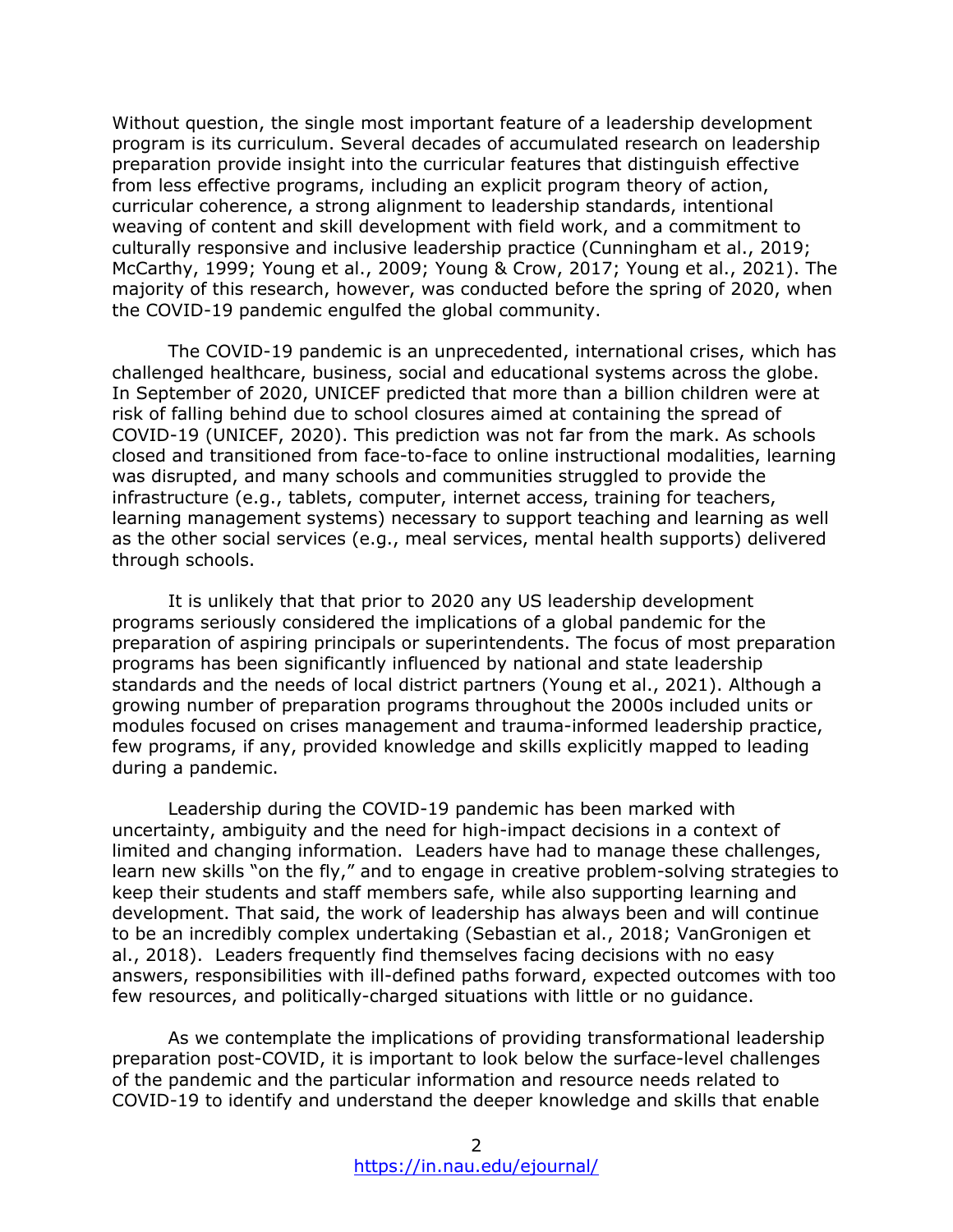leaders to effectively manage both the adaptive and technical challenges of any leadership situation as well as how such knowledge and skills can be developed through leadership preparation. In this article, we present a framework for leadership development that incorporates concepts from transformational learning theory and adaptive leadership theory called Powerful Learning Experiences (PLE). It is our belief that intentional integration of the ten PLE attributes in leadership development programming, can foster the development of leadership knowledge and skills that are transferable and adaptable for a variety of leadership challenges.

#### **Learning in Educational Leadership Preparation**

In a 1996 publication, Leithwood and his colleagues documented eleven innovative graduate-level leadership preparation programs and correspondingly surveyed teachers who worked in schools led by program graduates. Their research found that a programs' curriculum was predictive of teachers' perceptions of principals' leadership effectiveness, with higher quality curriculum being associated with more positive perceptions. Similarly, Ni et al. (2019) found that graduates from programs with high levels of program rigor and relevance (i.e., programs with the following characteristics: curricular coherence; standards alignment; research-based; intellectually challenging; critical analysis of knowledge, theory and experience; and application of theory and knowledge to practice), were more likely to become principals and to demonstrate effective leadership practice. More recently, Young et al., (2021) argued that three additional qualities further distinguished high quality leadership preparation curricula: intentionality, integration, and impact.

What exactly is meant by the term curriculum? According to curriculum theorists, it may include a variety of elements from what is written in a curriculum document to what is taught, supported, assessed, and learned; It can also include design, content, andragogy, and delivery in their definitions (e.g., Glatthorn , 2000: Gwele, 2005; Young et al., 2021). For the purpose of this article, we define curriculum as inclusive of program goals, learning objectives, content, and andragogy. If intentionally designed, curriculum can foster powerful learning for educational leaders.

Adults learn differently than children and adolescents (Kegan, 2000; Mezirow, 1997). Although there are similarities, such as the desire to "understand to understand and order the meaning of our experience, to integrate it with what we know" (Mezirow, 1997; p. 3), how humans construct meaning evolves over their lifetime. It involves the "complexification of the mind. . . not the mere addition of new capacities…, nor the substitution of a new capacity for an old one…, but the subordination of once-ruling capacities to the dominion of more complex capacities" (2000, p. 60). Consider for a moment the contested beliefs that emerged amidst the COVID-19 pandemic concerning whether or not schools should reopen, students and staff members should be required to wear masks, and districts or state governments could mandate vaccines for school employees. It is essential that leaders have the capacity to critically examine their own and others' assumptions, in order to effectively communicate, cut through the clutter of conflicting information, focus on the core mission of their organizations, and arrive at a "tentative best judgment regarding contested beliefs" (Mezirow, 1997, p. 9).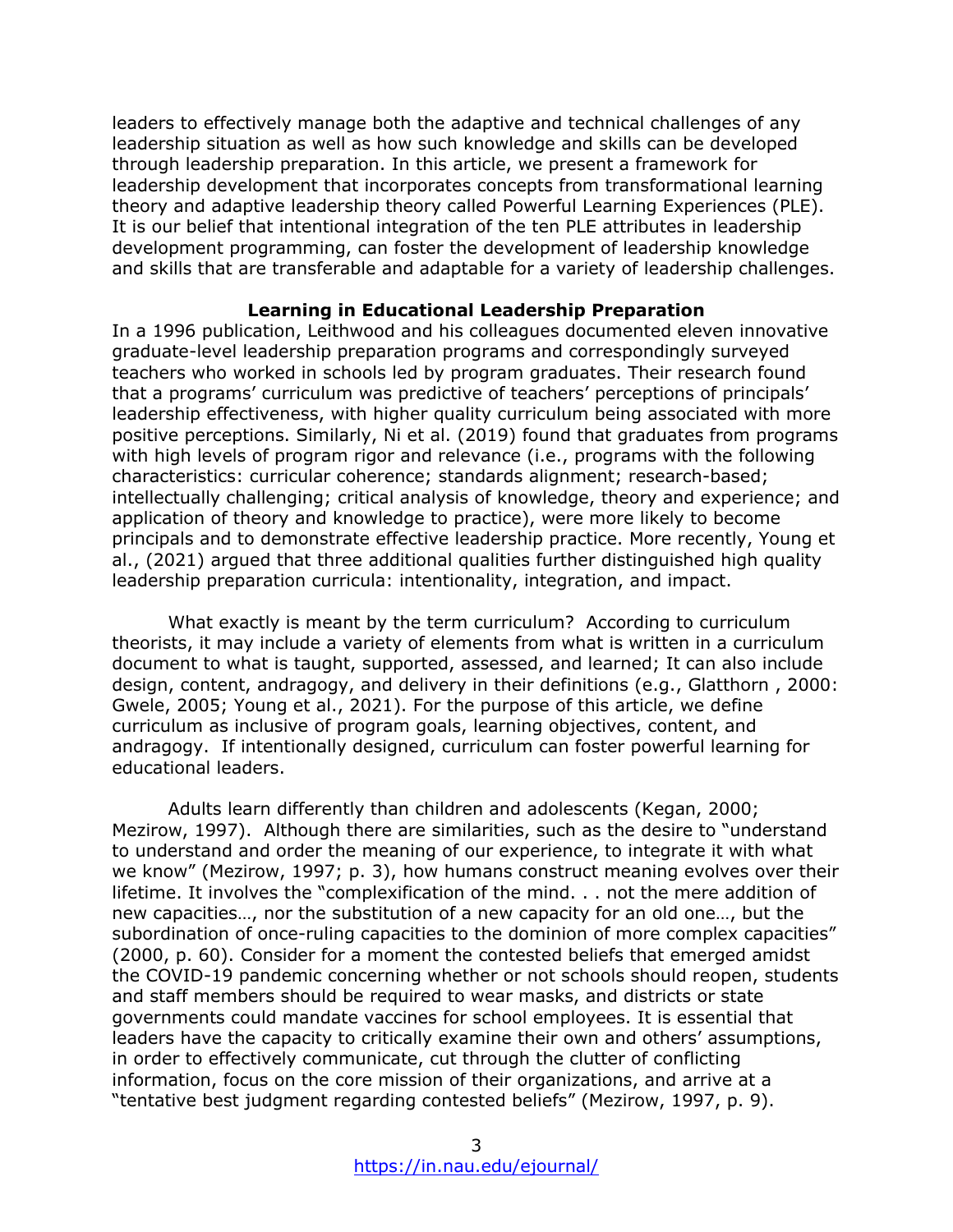A number of scholars have offered insight into the competencies essential to effective leadership during the pandemic. Kaul and colleagues (2020), for example, identified eight practices that effective leaders need to be able to engage in during a time of crisis and discussed them in the context of the COVID-19 pandemic. These include: (1) Communicating, (2) conveying realistic optimism about the future, (3) focusing on mission and core values, (4) making decisions amidst ambiguity, (5) planning for the short- and long-term, (6) engaging with purpose and humility, (7) flattening the leadership structure, and (8) looking outward.

Prior research suggests authentic and meaningful learning experiences can enhance and enrich a curriculum to be more impactful for the development of school leaders (Young et al., 2009). In the next section, we discuss our Powerful Learning Experiences (PLEs) framework, a framework culled from research on effective leadership preparation that appears to develop deep understandings of educational leadership and shift the ways in which program candidates think about themselves, education, and the world (Cunningham et al., 2019; O'Doherty & Generett, n.d.; Young, 2015; 2019). As part of this discussion, we consider the leadership practices identified by Kaul et al. (2020) as essential during a pandemic.

## **What are Powerful Learning Experiences?**

The term Powerful Learning Experience (PLE) is an outgrowth of a University Council for Educational Administration (UCEA) project: The Collaborative Urban Leadership Curriculum Development Initiative (Young, 2015). Subsequently, colleagues engaged in the Leaders Supporting Diverse Learners (LSDL) project (O'Doherty & Generett, n.d.; Young, 2015; Young et al., 2015) and researchers examining exemplary educational leadership programs (Cunningham et al., 2019; Young, 2019) refined the original framework. The version we shared in Table 1 is based on Young's (2019) presentation of the framework to the World Educational Leadership Summit (WELS).

|                    | <b>Attribute</b>     | <b>Attribute Description</b>                                                                                                                                            |
|--------------------|----------------------|-------------------------------------------------------------------------------------------------------------------------------------------------------------------------|
| <b>Attribute 1</b> | Authentic            | The learning experience reflects an authentic,<br>meaningful, and relevant aspect of leadership<br>practice.                                                            |
| <b>Attribute 2</b> | Active<br>Engagement | The learning experience requires active<br>engagement (e.g., examining, diagnosing, and<br>addressing problems of leadership practice,<br>linking theory and practice). |
| <b>Attribute 3</b> | Sense-<br>making     | The learning experience fosters sense-making<br>around critical problems of leadership practice.                                                                        |
| <b>Attribute 4</b> | Centers<br>Equity    | The learning experience requires that<br>candidates explore, critique, and deconstruct<br>problems, beliefs, practices, and policies from<br>an equity perspective.     |
| <b>Attribute 5</b> | Reflection           | The learning experience requires reflection.                                                                                                                            |

## **Table 1. Powerful Learning Experiences**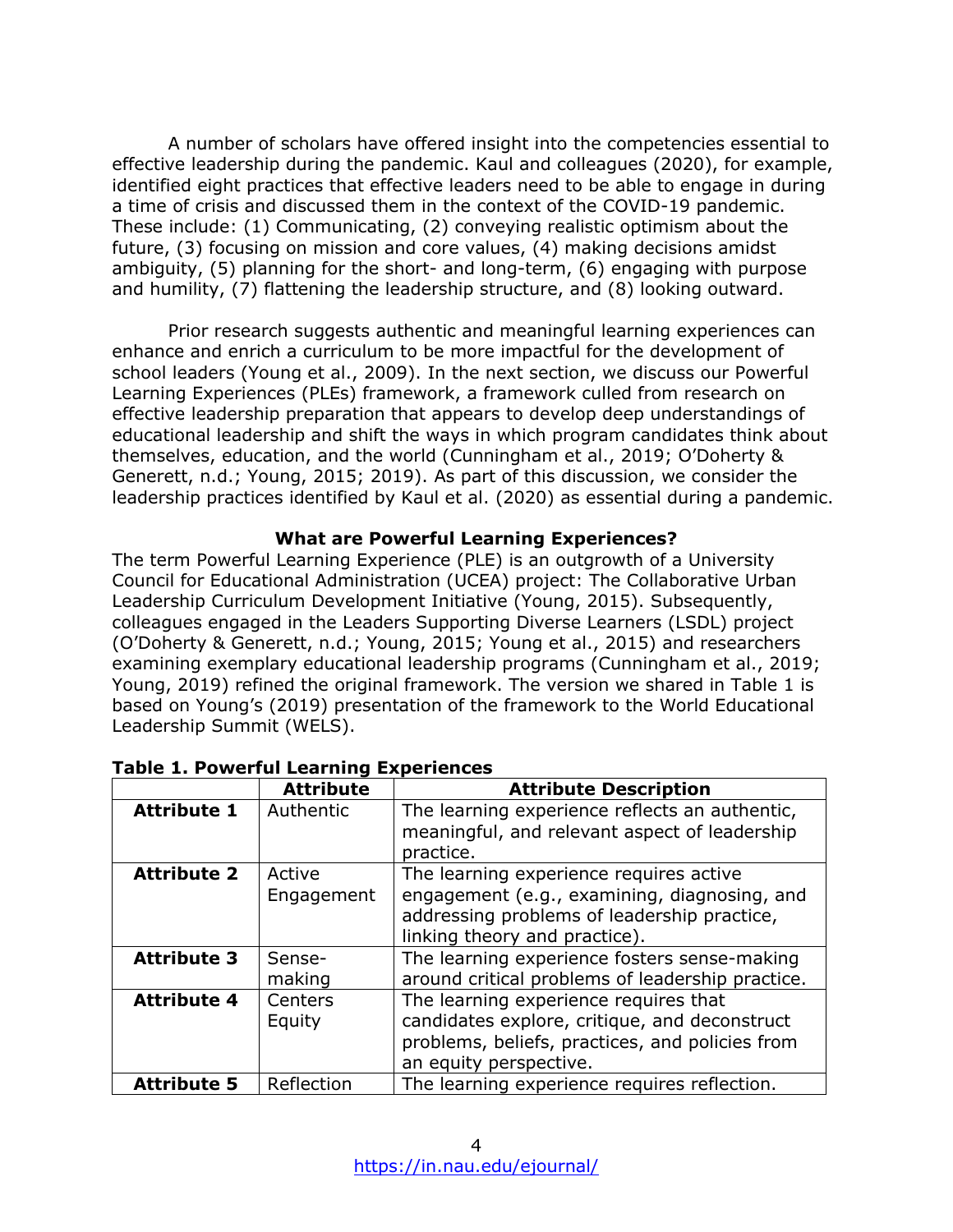|                     | <b>Attribute</b>                            | <b>Attribute Description</b>                                                                                          |
|---------------------|---------------------------------------------|-----------------------------------------------------------------------------------------------------------------------|
| <b>Attribute 6</b>  | Collaboration<br>and<br>Interdepende<br>nce | The learning experience requires collaboration<br>and interdependence.                                                |
| <b>Attribute 7</b>  | Responsibilit<br>y for<br>Learning          | The learning experience empowers<br>learners to take responsibility for their<br>own learning.                        |
| <b>Attribute 8</b>  | Learner and<br>Knower                       | The learning experience positions both<br>professor and students as both knowers<br>and learners.                     |
| <b>Attribute 9</b>  | <b>Broadens</b><br>Perspective              | The learning experience broadens and<br>shifts perspective from the classroom<br>to school, district, or state level. |
| <b>Attribute 10</b> | Confidence<br><b>Building</b>               | The learning experience develops confidence in<br>leadership.                                                         |

The PLE framework consists of ten key attributes that encourage active teaching and learning processes, problem-based, context-rich products, and other evidence of learning outcomes. In our prior research, we have found that leadership preparation experiences that reflect a combination of these ten attributes facilitate deeper understanding of educational leadership and the development of knowledge and skills that are both transferable to a variety of contexts and adaptable for multiple challenges. (Cunningham et al., 2019; Young, 2015, 2019).

## **Attribute 1-Authentic**

The first attribute focuses on authenticity because authentic problems of practice are central to most professional work. Professionals, from leaders to lawyers, face problems of practice each day that require the application of professional expertise. This has been especially the case for leaders during the pandemic. Especially in the early days of the pandemic, they encountered multiple opportunities and challenges that required them to navigate conflicting information (e.g., information about disease transmission, face-to-face instruction, social distancing, mask wearing, vaccinations, etc.) and apply their expertise to decision making (Leithwood & Steinbach, 1995). Leaders need to be able to be able to respond quickly, based on the best available information in developing a sense of direction, while also being flexible as new information is made available.

Organizing aspiring leaders' learning around authentic problems of leadership practice provides a means to develop the thought processes of aspiring leaders in an authentic way and makes theoretical understandings and related research more salient to the task of making decisions and responding. Doing so also requires that consideration be given to the context of learning. Adults learn in a variety of settings, both formal and informal (Caffarella, 2002). Yet, some learning contexts are more conducive than others for achieving specific learning outcomes. For example, if you want a learner to have an opportunity to observe and replicate expert practice, learning may need to take place in the school setting through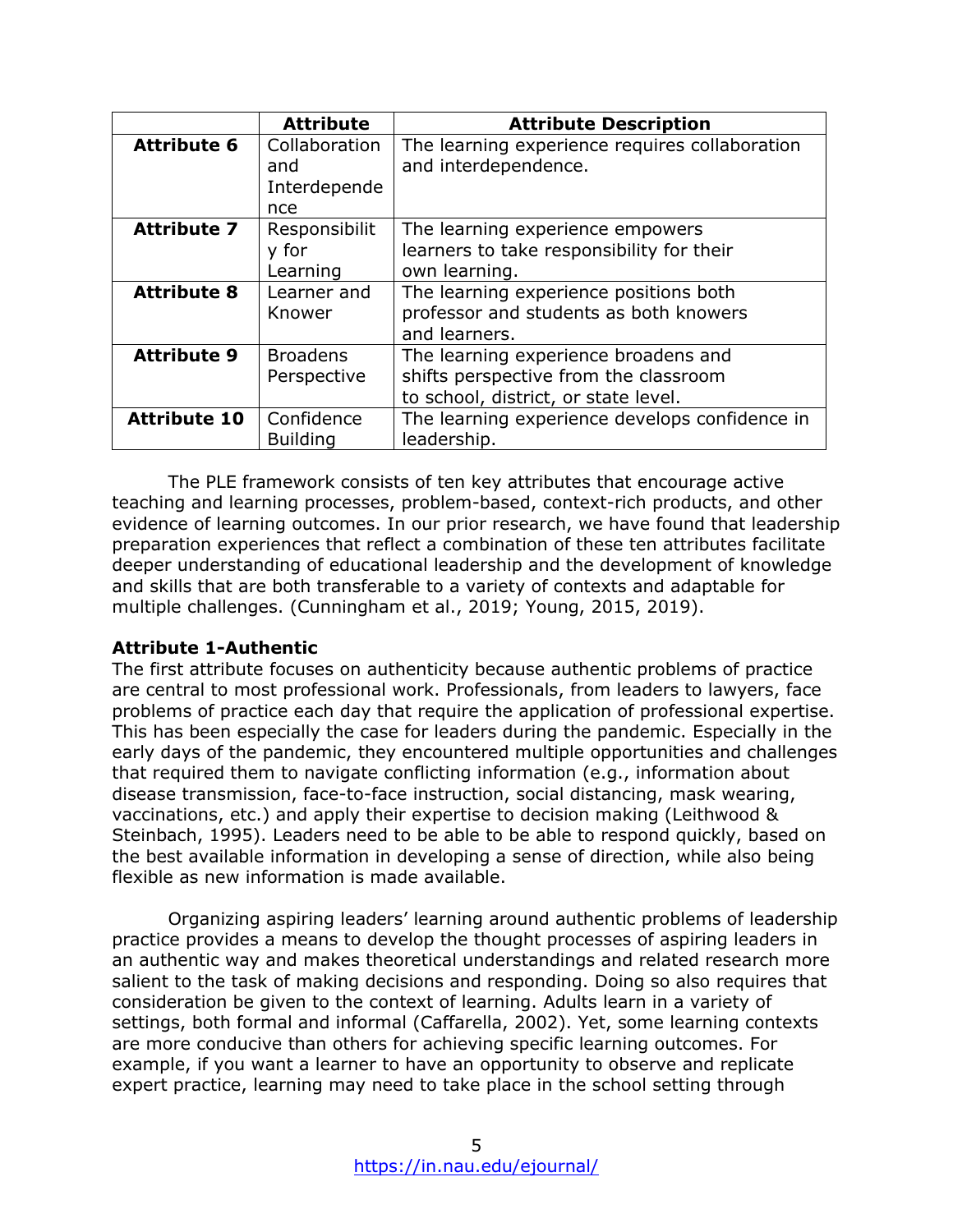observation and/or shadowing. Alternatively, one could demonstrate expert practice captured on video and then followed by the use of role play or simulation.

## **Attribute 2 – Active Engagement**

The second attribute focuses on active engagement. Leadership programs, like other professional preparation programs, have the multi-faceted challenge of simultaneously teaching both about leadership and how to do the work of leadership in many different contexts. Thus, adult learning theory suggests that when "given the choice between two techniques, choose the one involving the learners in the most active participation" (Knowles, 1980, p. 240). There are a variety of teaching strategies that can be used to foster learning, some of which encourage content knowledge expertise (e.g., lectures, panel discussions, group discussions, dyad discussions, etc.), while others foster application of knowledge and skill development (Berger et al., 2003; Young, 2019).

Authentic problems that arise within field-based contexts offer an opportunity to actively engage with the problem and apply theory and content knowledge in the service of improved decision making and outcomes (Sleegers et al., 2009). In their research on exemplary leadership preparation, Cunningham and her colleagues (2019) observed that exemplary leadership programs prioritize opportunities for candidates to engage with problems of practice in cycles of continuous improvement. The iterative nature of continuous improvement cycles encourages the kind of flexible and adaptive leadership needed during times of crises.

There are, of course, other issues to be mindful of when planning for active engagement. For example, certain students (e.g., White, male, able bodied, middle or upper class) may have less experience and predisposition to engage around topics like leading for diversity, particularly with peers belonging to diverse groups (Hall et al., 2011). Thus, faculty must be intentional about structuring classroom interactions that foster engagement around issues of race and equity.

## **Attribute 3 – Sensemaking**

The third attribute focuses on sensemaking. Sensemaking is an iterative process of working to interpret, understand, identify options and make decisions, when facing a problem or change—and then managing the steps to address the problem or change (Gioia & Chittipeddi, 1991). Developing sensemaking skills, is best done in the context of authentic problems of practice, and the pandemic has provided plenty of options. In fostering sensemaking, faculty can use strategies like the five whys, fishbone diagrams, problem-based learning, fishbowls, the Socratic method, simulations and reflection to analyze the problem and identify the various factors driving, impacting, complicating or resulting from the original problem. According to Portin and colleagues (2014) "school leaders have to be master diagnosticians. How they diagnose, interpret, and dissect what are necessarily complex systems is, in some ways, a key measure of their success as a principal" (p. 11).

## **Attribute 4 – Centers Equity**

The fourth attribute focuses on centering equity. Crises provide leaders and their organizations with opportunities to focus on and recommit to their core mission and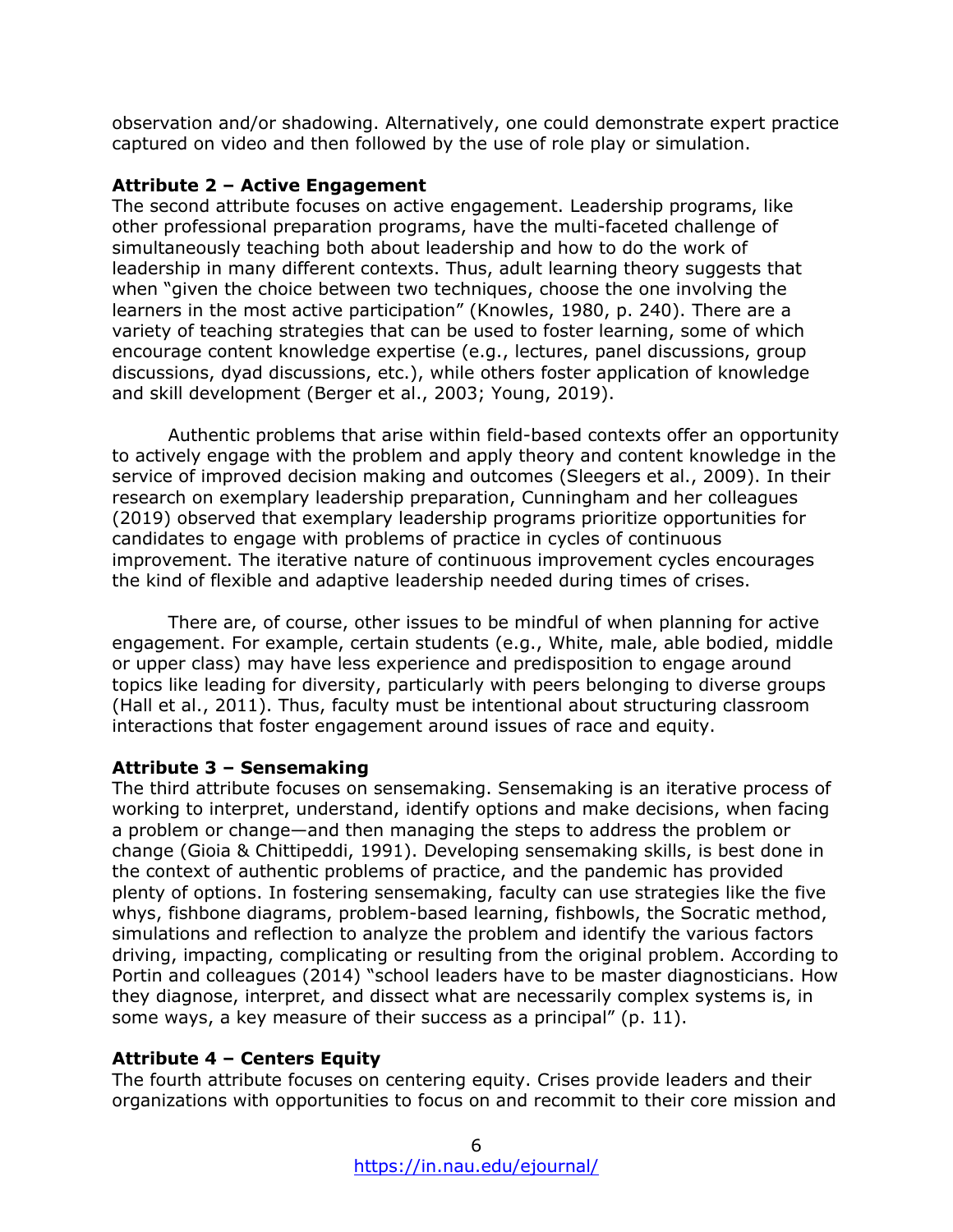values. For educational organizations, equity must be central to their mission. Research finds that effective leaders embrace transformative ways of thinking and leading to interrupt the current systems and practices that underserve low-income students and students of color (Theoharis & Scanlan, 2015). Thus, it is essential that leadership preparation programs foster an equity mindset.

Centering equity in learning experiences involves both supporting learning with course content and active learning activities. With regard to the former research demonstrates that students' equity orientation and understanding postgraduation is associated with the degree to which instructors included diverse content and perspectives in their courses (Shim & Perez, 2018). In addition to including the diverse perspectives, an equity approach to course content incorporates asset-based depictions of students and communities (Diem & Welton, 2020; Martinez-Cola, 2018). A good example is Green's (2017) community-based equity audit approach designed to "disrupt deficit views about community, conduct initial community inquiry and shared community experiences, establish a community leadership team, and collect equity, asset-based community data for action"  $(p. 4)$ .

Exploration, critique, and deconstruction can be fostered through a variety of activities that explicitly require these skills, including collegial inquiry (Drago-Severson, 2009), equity audits (e.g., Theoharis & Scalan, 2015; Skrla et al., 2004), neighborhood walks, targeted observations, (McKenzie & Scheurich, 2004), and community-based equity audits (Green, 2017). The University of Texas-San Antonio (UTSA) provides an excellent example of how this can be done. UTSA candidates learn to explore, critique, and deconstruct policies, systems, and individual practices, and then consider and design more equitable alternatives (Cunningham et al., 2019; Young, 2019). In their work on culturally responsive teaching, Ginsberg and Wlodkowski (2009) suggest that course content be used to bridge candidates' knowledge from what they understand as reality to what they need to know in a way that opens candidates to the limitations of their original perspectives. Through signature assignments like their autobiography project, UTSA faculty have worked to foster a deep awareness of experience and assumptions, a willingness to examine them critically in light of disconfirming information, and a willingness to adjust one's frames of reference (Merchant & Garza, 2015).

#### **Attribute 5 – Reflection**

The fifth attribute focuses on reflection. If we want to transform our current system of education, our preparation programs need to intentionally build aspiring leaders' capacities to do just that. Reflection is the tool that enables professionals to consider, adapt, and respond to the ever-changing landscapes in which they work (Schӧn, 1983).

Two forms of reflection are particularly important for adult learners: (1) critical reflection, which involves looking inward, and (2) reflective discourse, which involves looking outward (Cunningham et al., 2019; Young, 2019). Critical reflection requires reflecting upon one's actions and can be helpful to educational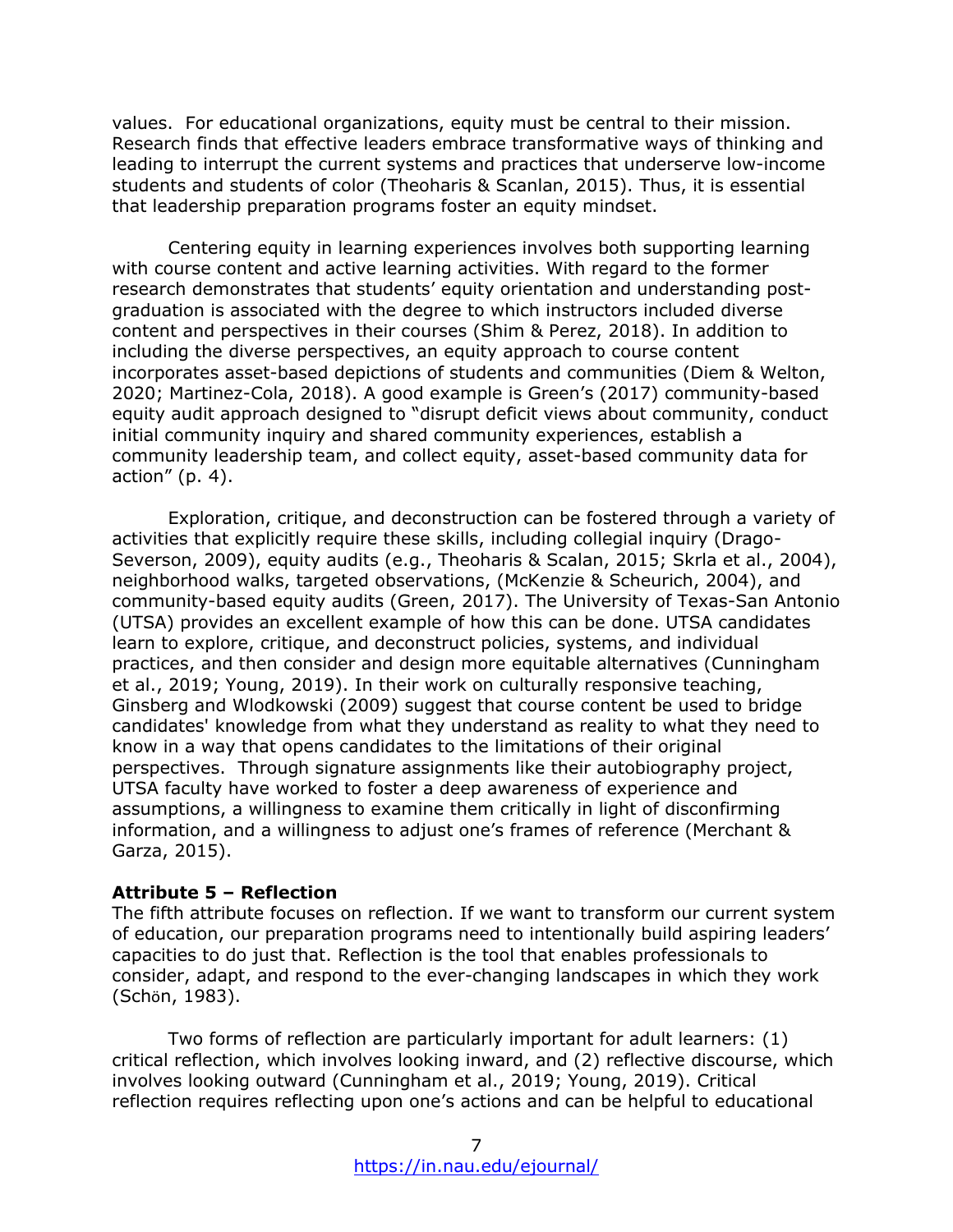leaders whose work is often characterized by "uncertainty, instability, uniqueness, and conflict" (p. 345). It can be activated with a variety of activities, such as "writing, dialogue, conflict resolution, and decision making" (Drago-Severson, 2009, p. 153). The second form, reflective discourse, is described by Mezirow (2000) as a specialized use of dialogue devoted to looking outward to colleagues to gather their insight and tap their thinking and experience to make better decisions. It also involves critically assessing assumptions, searching for a common understanding of interpretations or beliefs, and examining alternative perspectives. Although professional knowledge, previous experience, theories and research will inform a leaders' actions, leaders must also have the capacity to engage in a reflective process that enables them to gather collective wisdom and analyze contexts, problems, and strategies and to determine next steps.

#### **Attribute 6 – Collaboration and Interdependence**

The sixth attribute focuses on collaboration and interdependence. Leadership is not a solo-act; it is both interactive and interdependent. As alluded to in the above section, leaders need to utilize and leverage the talents of those around them, particularly in times of crises. Senge (1990) refers to this as collective intelligence. It is important that leadership development programs build opportunities for candidates to work in interdependent, connected, and collaborative ways, mimicking the reality of leadership practice (Drago-Severson, 2009; Young, 2019). Team-based projects and leaderless group exercises are two ways to provide such opportunities, where in the success of an individual is dependent on the success of the team. It is also important to complement such learning opportunities with an occasion to independently reflect on and collaboratively debrief about how they both contributed to and were shaped by collaboration and interdependence with colleagues.

An excellent example of fostering collaboration and interdependence is provided by the University of Washington's (UW) Leadership for Learning (L4L) program that regularly requires candidates to work in teams both within their cohort and in field-based settings. Candidates use a cycle-of-inquiry approach to examine and problem solve a pressing problem of practice that matters for achieving equity in their system.

## **Attribute 7 – Responsibility for Learning**

The seventh attribute focuses on taking responsibility for learning. Simply put, leadership candidates need to see themselves as responsible for their own learning and development (Young, 2015). After years of being socialized in the banking model of education (Freire, 1970), many adult learners view faculty members as both the source of knowledge and primary driver of learning. However, this simply is not the case. Growing empirical evidence points to the primacy of active and deliberate agency in one's learning (Myran & Sutherland, 2019).

Leadership preparation programs can encourage candidates to take responsibility for their own learning in two ways: (1) building an understanding of this responsibility and (2) making this responsibility central to program learning experiences (Young, 2015). This process can begin early in a leadership preparation program by helping candidates assess their learning needs and formulate learning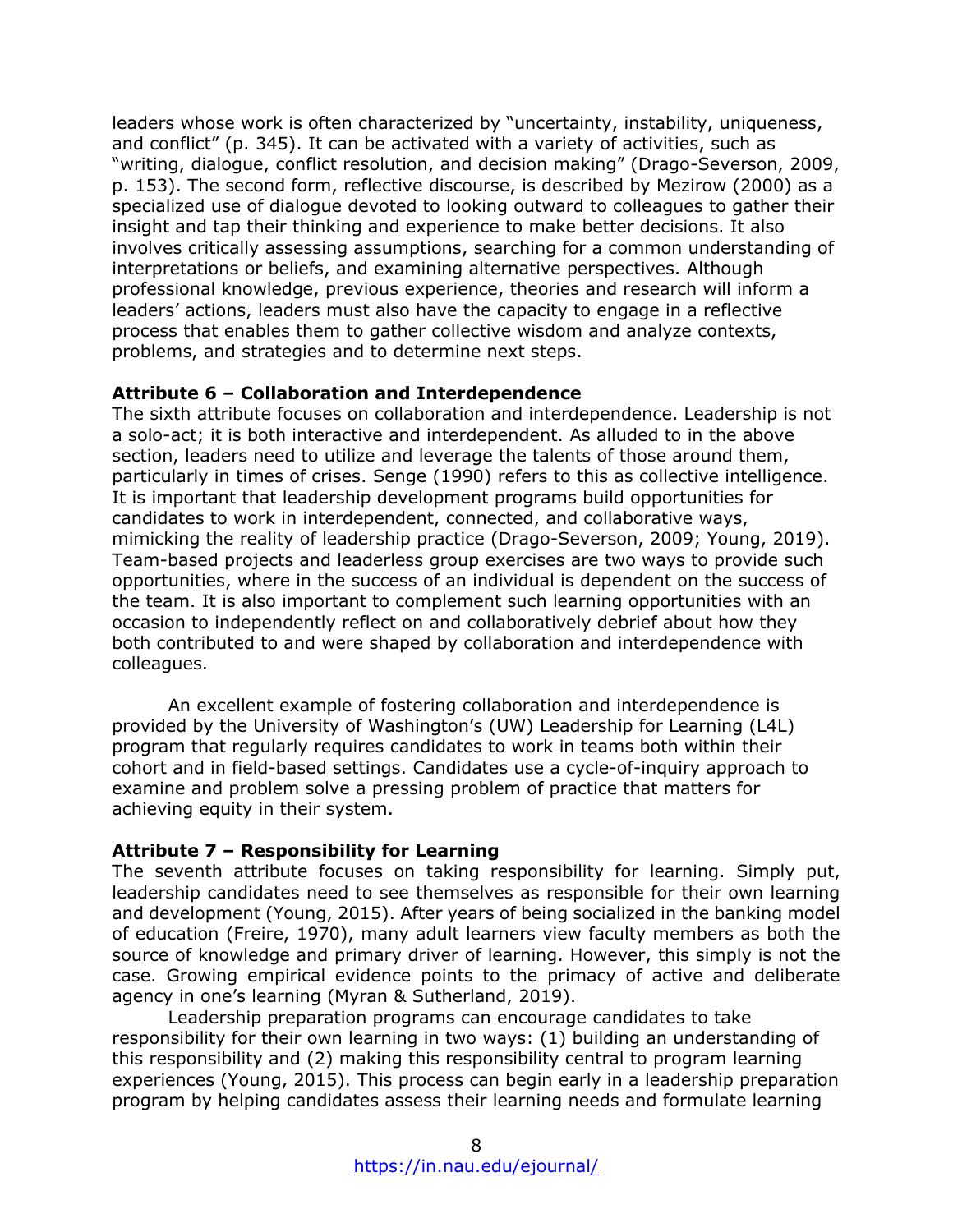objectives (Knowles, 1980; Berger et al., 2003). The scope of such an assessment can vary in focus, from "what I need to gain from this program" to "what I want to learn from this activity." For example, in preparation for a simulated courageous conversation, candidates would articulate not just what they hoped to learn about courageous conversations, but what they hope to gain as a result of participating in the activity; how they plan to apply the skills, knowledge, or values they developed in their leadership approach; and how they will know they are successfully using the new knowledge or skills.

When programs involve candidates in planning their learning experiences, candidates are more likely to view themselves as valued participants in their own education, increasing feelings of empowerment (Grow, 1991). Additionally, creating concrete individualized learning plans and communicating candidate responsibility for monitoring and achieving the specific learning outcomes is not only a powerful stage-setter for taking responsibility (Young, 2019), it also promotes selfknowledge, a necessary ingredient for engaging in self-directed learning (Mezirow, 1997).

#### **Attribute 8 – Learner and Knower**

The eighth PLE attribute focuses on the solidarity between being a learner and a knower as well as that between the act of educating and being educated (Berger et al., 2003; Galbraith, 1998; Taylor et al., 2000). When fostering adult learning, it is important that everyone involved in the learning environment, regardless of their formal role, understand themselves and others as contributing to teaching and participating in learning. This is especially true today; educators are juggling, confronting, educating, advocating and leading in both known and unknown territory. The cumulative learning opportunities made available through experience, research and theory is significant and should be intentionally tapped.

Caffarella (2002) reminds us that faculty have a responsibility to design instruction that not just takes into consideration, but actually leverages the differences learners bring with them to enhance learning experiences. A number of scholars, including Merchant and Garcia (2015), Young and colleagues (2015), Hayes and Colin (1994), Diem and Welton (2020), Wlodkowski (1998), and Young and Laible (2000), provide helpful resources for designing learning techniques that create inclusive learning environments. Importantly, because there is a power differential between faculty and leadership candidates, faculty must take responsibility for establishing norms and classroom conditions that engender trust and respect when using this practice (Edmondson, 1999).

Life experiences, both personal and professional, offer ample opportunities for candidates to participate as knowers and learners with their peers and faculty, as they create meaning systems, or frames of reference, that shape their interpretations of events and information and bring coherence to their lived experiences (Cunningham et al., 2019; Young, 2019). UTSA's autobiography assignment, for example, provides both candidates and faculty an opportunity to share, learn, and engage in sensemaking around their life experiences and building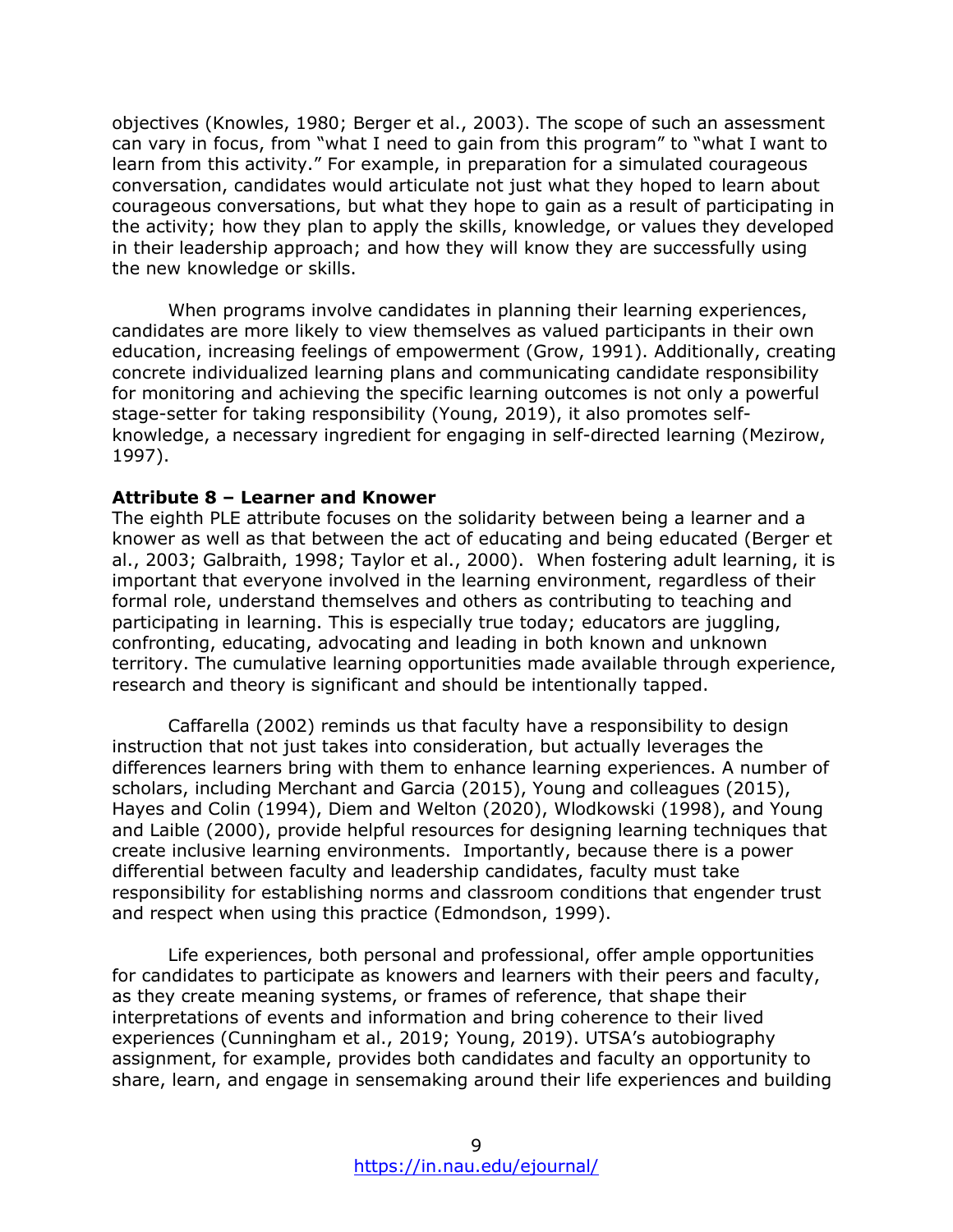mutual respect for each other as people and leaders (Caffarella, 2002; Merchant & Garza, 2015).

#### **Attribute 9 – Broadens Perspective**

The ninth attribute focuses on broadening one's perspective. The discussion of adult learning principles provided earlier in this article focused on reframing assumptions and broadening perspectives. Doing so is essential for leaders who are transitioning to roles with much wider scopes of influence than their classroom. To illustrate, as teachers transition from their position in the classroom to the schoolwide position of principal or assistant principal, they must expand on their understanding of the school and district as part of a larger system and the implications of decisions made at various levels on others (Elmore, 2000; Fullan, 2005). Classrooms, for example, are nested within schools, schools within communities, communities within districts, and so on. Aspiring leaders must also be able to navigate up and down within that system, such as making sense of and interpret new information and communicating their interpretations to others, often to those they supervise.

Given that learning is more than embodied cognition, shifts in perspective must be intentionally developed (Cunningham et al., 2019; Young, 2019). UW's L4L program uses learning situations that require candidates to "zoom out" and "see the system" in order to refine their systems thinking skills. Senge (1990), perhaps one of the most well-known authors on the systems approach to leadership, argues that the real challenge with the systems approach is honing one's ability to think deeply about and hypothesize how issues and actions in one sphere might affect issues and actions in other spheres. Understanding how one decision influences various parts of the system is paramount for taking a systems approach to educational leadership (Fullan, 2005).

## **Attribute 10 – Confidence Building**

The tenth and final attribute of powerful learning experiences focuses on building candidates' confidence in their ability to lead (Young, 2015, p. 401). According to Norman and Hyland (2003), confidence consists of three dimensions: (a) cognitive, (b) affective, and (c) performance. The cognitive dimension addresses candidates' self-knowledge and understanding and poses questions like "What are my strengths and weaknesses?" The affective dimension addresses candidates' emotions, and the performance dimension addresses candidates' abilities.

Building confidence across these dimensions can be supported early on by addressing hypothetical problems included in published cases and then progressively engaging in activities that are more authentic, including issues uncovered in fieldwork. Moving candidates through such progressively realistic activities creates the necessary pathways to scaffold learning (James & Nightingale, 2005; Young et al., 2009). Furthermore, group-based learning situations that include defined mechanisms for giving and receiving feedback help candidates process their performance, promoting feelings of competency and self-worth, and help candidates overcome a lack of confidence (Thornton et al., 2000). Importantly, Merriam and Caffarella (1999) report that as candidates increase their confidence,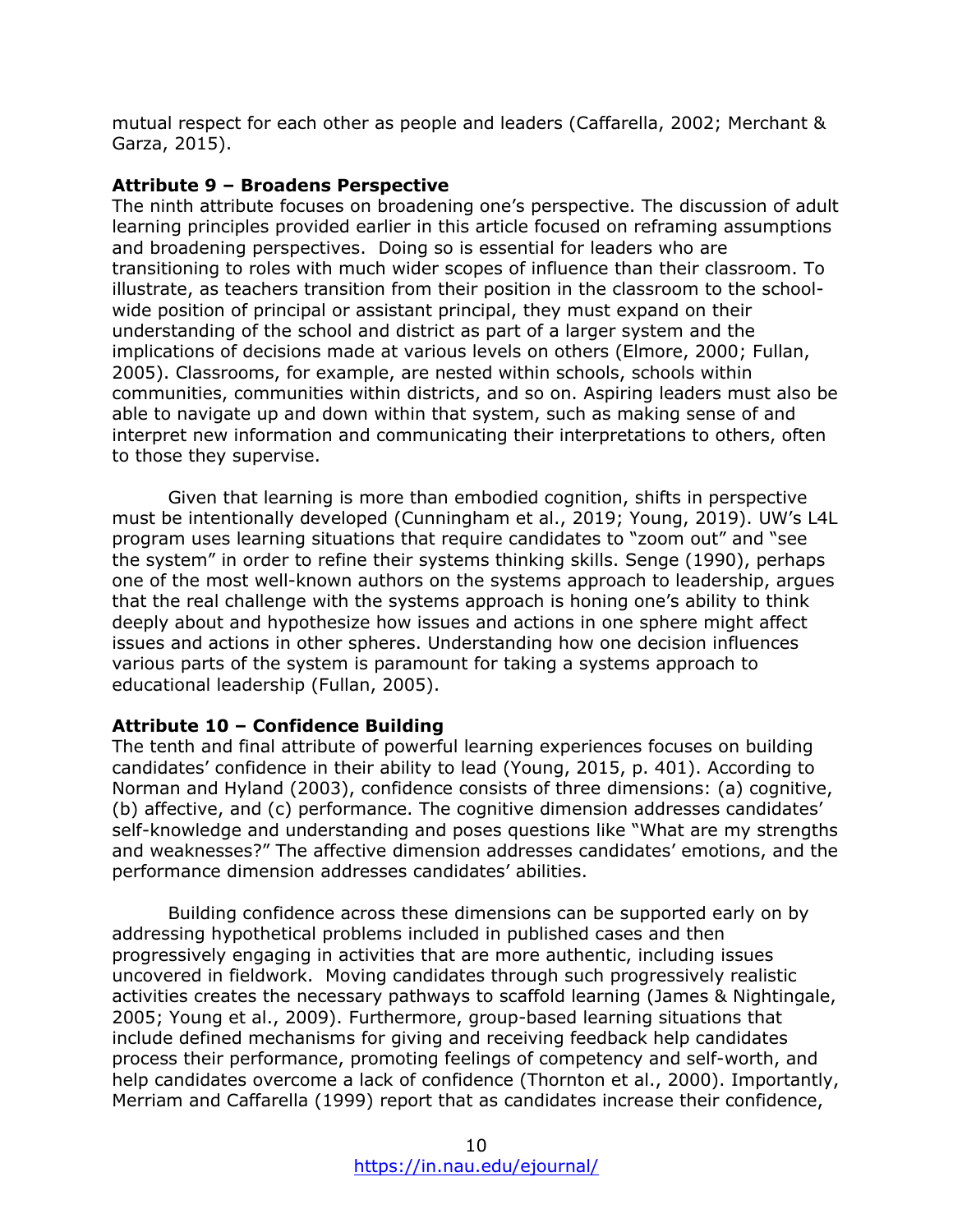they are more likely to persist—and persistence is a key ingredient for lifelong learning.

#### **Supporting Transformational Leadership Preparation**

We know it is critical that leaders be able to respond to routine problems with value-based and research-informed practices, that they have the capacity to construct their approaches to leadership, based on their unique situation and circumstances, and that they be able to draw together and sift through complexity in making decisions. These beliefs, however, evolved over time along with the field of education. As schools moved from the one-room school house to massive districts and as knowledge and technologies have advanced so too have our understandings about and practices of leadership.

Disruptive events, such as the COVID-19 pandemic, similarly impact our thinking about leaders and how they are developed. The pandemic has called many of our common sense practices into question, from questions like "how important is it for our students to meet face-to-face?" to "how might technology be further leveraged to provide authentic leadership simulations?" It also incites us to ask: "how prepared were our graduates to lead through the pandemic?" "How effectively did they support the transition from face-to-face to online?" "What challenges did they face? "What resources and learnings did they depend on most?" The most important question for us, however, is "What have we learned from them that can inform our preparation programs?" This is the time for educational leadership preparation providers to seriously reconsider the content, pedagogy and delivery of their programs to ensure we are both better prepared for the next big crises and that we learn from the current crises how to improve the way we do our work.

Heretofore, professional learning for education leaders has often taken a onesize fits all design, wherein, programs claim their efforts are promoting constructivist, or even transformational, approaches, but "appear to be disguised forms of didactic and behaviorist teaching" (Steward & Wolodko, 2016, p. 247). However, when learning experiences are designed using attributes from the PLE framework, they provide opportunities for aspiring leaders to actively engage in authentic problems of leadership practice. They enable aspirants to essentially experience the work of in-service leaders, to critically reflect on and make sense of that experience both individually and in community with others, and they help to transform the ways candidates understand leadership and themselves as leaders. Each of these benefits are highlighted as critical to effective adult learning programming (Caffarella, 2002; Knowleds, 2000; Merriam & Caffarella, 1999; Mezirow, 1997).

At this time, it is unclear how many leadership development programs in the U.S. have built PLEs into their curriculum. We are able to point to at least eleven or twelve leadership preparation programs that have, as these programs have been documented as part of their identification as exemplary by one or more organizations (e.g., UCEA, The Wallace Foundation) (Cunningham et al., 2019; Young et al., 2021). The impact of these programs on the learning and practice of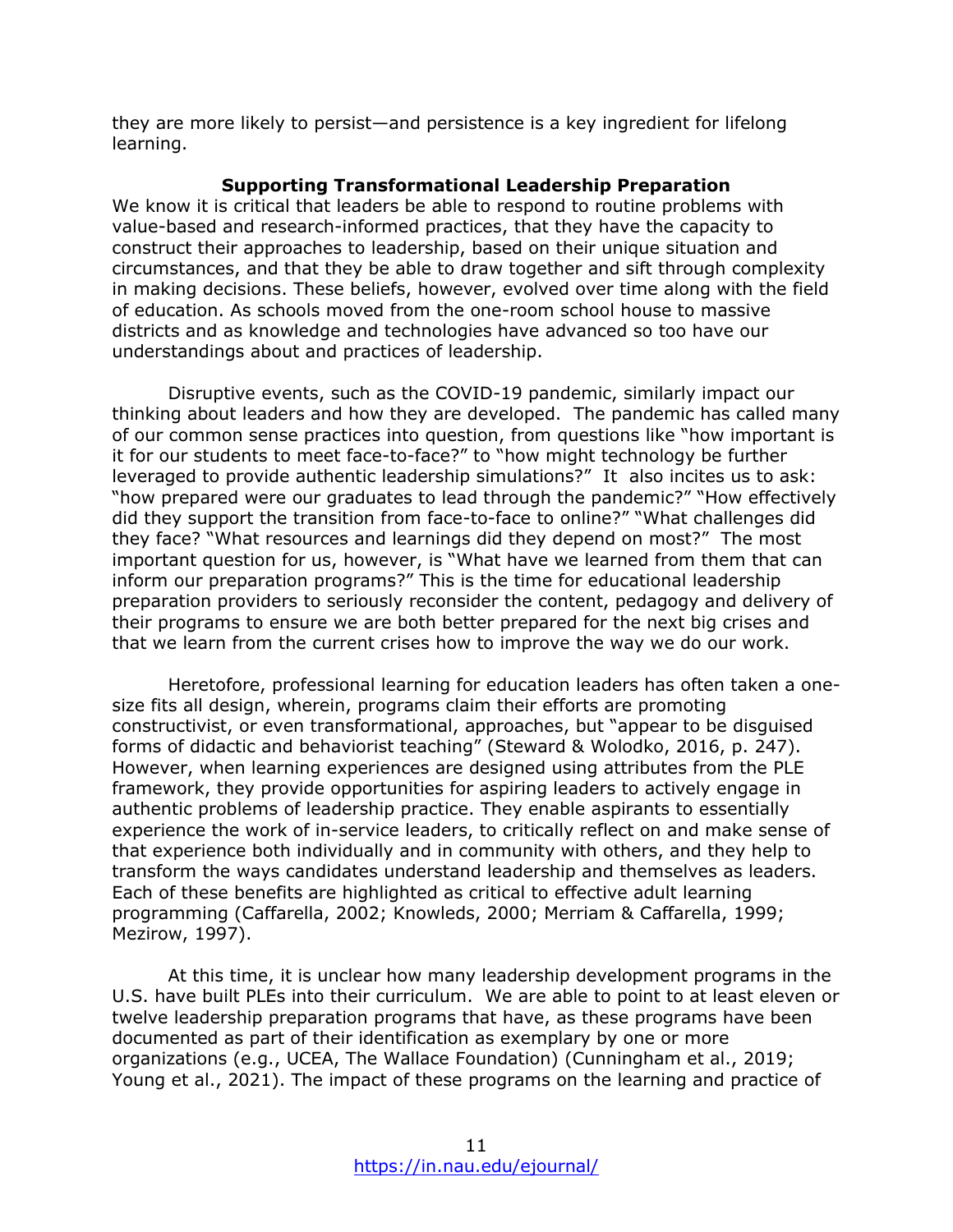their graduates is impressive, and indicates that more attention should be paid to the quality of leadership preparation.

We highly recommend the PLE framework for preparation providers, particularly those who are opening new programs, redesigning their programs, or giving their programs an androgological tuning. Each of the PLE attributes described in the above section contributes to the power of adult learning experiences, and they are especially important for the preparation of future leaders (Young et al., 2021).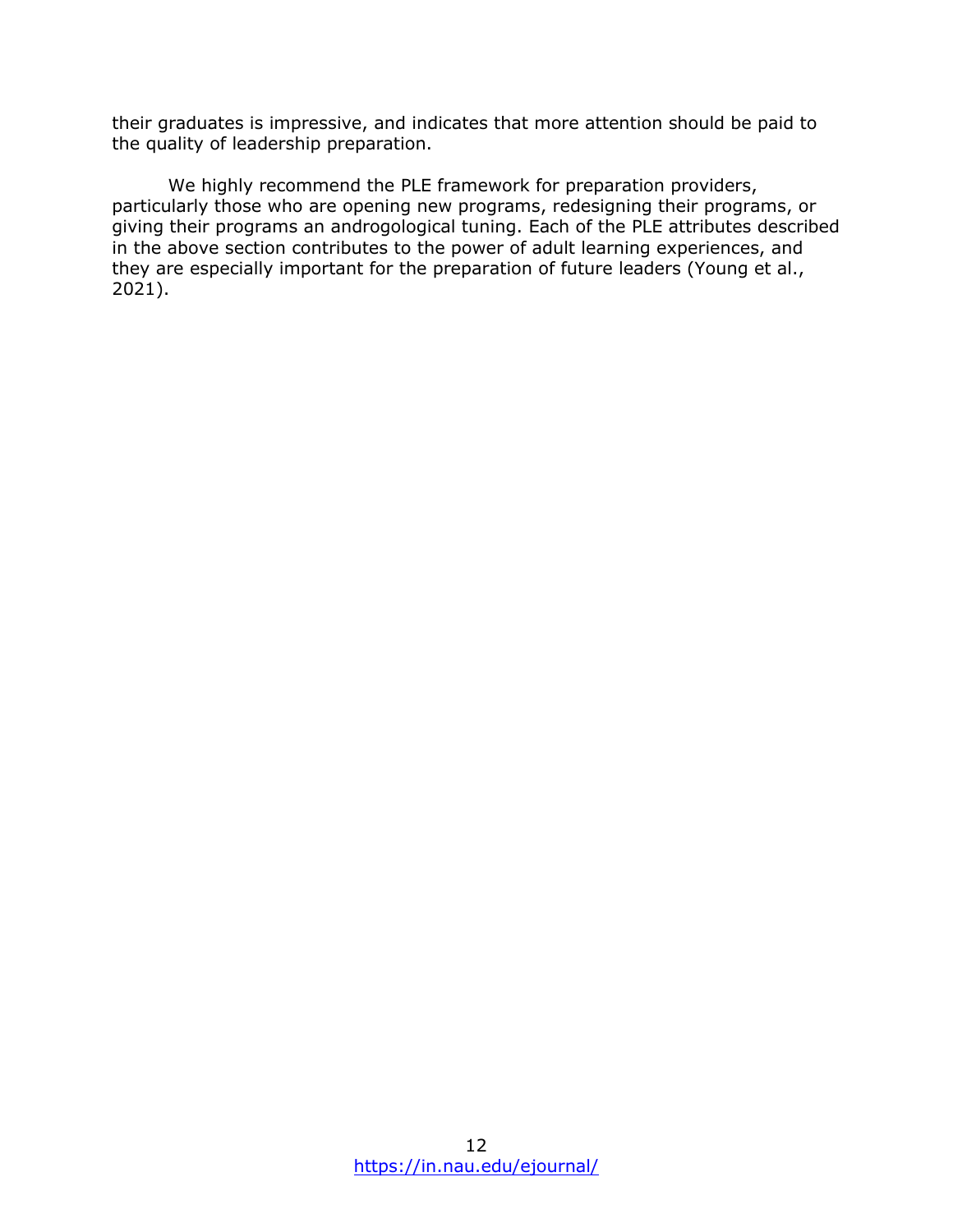#### **References**

- Berger, N., Caffarella, R. S., & O'Donnell, J. M. (2003). Learning Plans. In M. Galbraith (Ed.), *Adult learning methods: A guide for effective instruction* (3rd Ed.) Kreiger.
- Caffarella, R. S. (2002). *Planning programs for adult learners: A practical guide for educators, trainers, and staff developers* (2ndEd.). Jossey-Bass.
- Cunningham, K. M., VanGronigen, B. A., Tucker, P. D., & Young, M. D. (2019). Using powerful learning experiences to prepare school leaders. *Journal of Research on Leadership Education, 14* (1), 74-97. DOI: 10.1177/1942775118819672
- Diem, S. & Welton, A. D. (2020). *Antiracist educational leadership and policy*. Rutledge.
- Drago-Severson, E. (2009). L*eading adult learning: Supporting adult development in our schools*. Corwin.
- Edmondson, A. (1999). Psychological Safety and Learning Behavior in Work Teams. *Administrative Science Quarterly, 44*, (2), 350-383.
- Elmore, R. (2000). *Building a New Structure for School Leadership*. The Albert Shanker Institute.
- Fink, L.D. (2003). *Creating significant learning experiences*. Jossey Bass.
- Freire, P. (1970). *Pedagogy of the oppressed*. Herder and Herder.
- Fullan, M. (2005). *Leadership and sustainability: System thinkers in action*. Corwin Press.
- Galbraith, M. (1998). *Adult learning methods, 2nd Ed*. Kreiger
- Gioia, D. A., & Chittipeddi, K. (1991). Sensemaking and sensegiving in strategic change initiation. *Strategic Management Journal, 12*, 433-448. doi:10.1002/smj.4250120604
- Ginsberg, M.B., & Wlodkowski, R.J. (2009). *Diversity and motivation: Culturally responsive teaching in college, 2nd ed*. Jossey Bass
- Green, T. L. (2017). Community-based equity audits. *Educational Administration Quarterly, 53*(1), 3-39. doi:10.1177/0013161X16672513
- Grow, G. O. (1991). Teaching learners to be self-directed. *Adult Education Quarterly, 41*, 125-149. doi:10.1177/0001848191041003001
- Hall, W.D., Cabrera, A.F., & Milem, J.F. (2011). A tale of two groups: Differences between minority students and non-minority students in their predispositions to and engagement with diverse peers at a predominantly white institution. *Research in Higher Education, 52*: 420-439.
- Hattie, J. (2011). *Creating visible learning for teachers*. Routledge.
- Hayes, E., & Colin, S. (Eds.). (1994). Confronting racism and sexism. *New directions for adult and continuing education*, no. 61. Jossey-Bass.
- James, K., & Nightingale, C. (2005). *Self-esteem, confidence and adult learning: A briefing sheet*. National Institute of Adult Continuing Education, Learning and Work Institute.
- Kegan, R. (2000). What "form" transforms? A constructive-developmental approach to transformative learning. In J. Mezirow (Ed.), Learning as transformation (pp. 35-70). Jossey-Bass.
- Knowles, M. (1980). *The modern practice of adult education*. Cambridge University Press.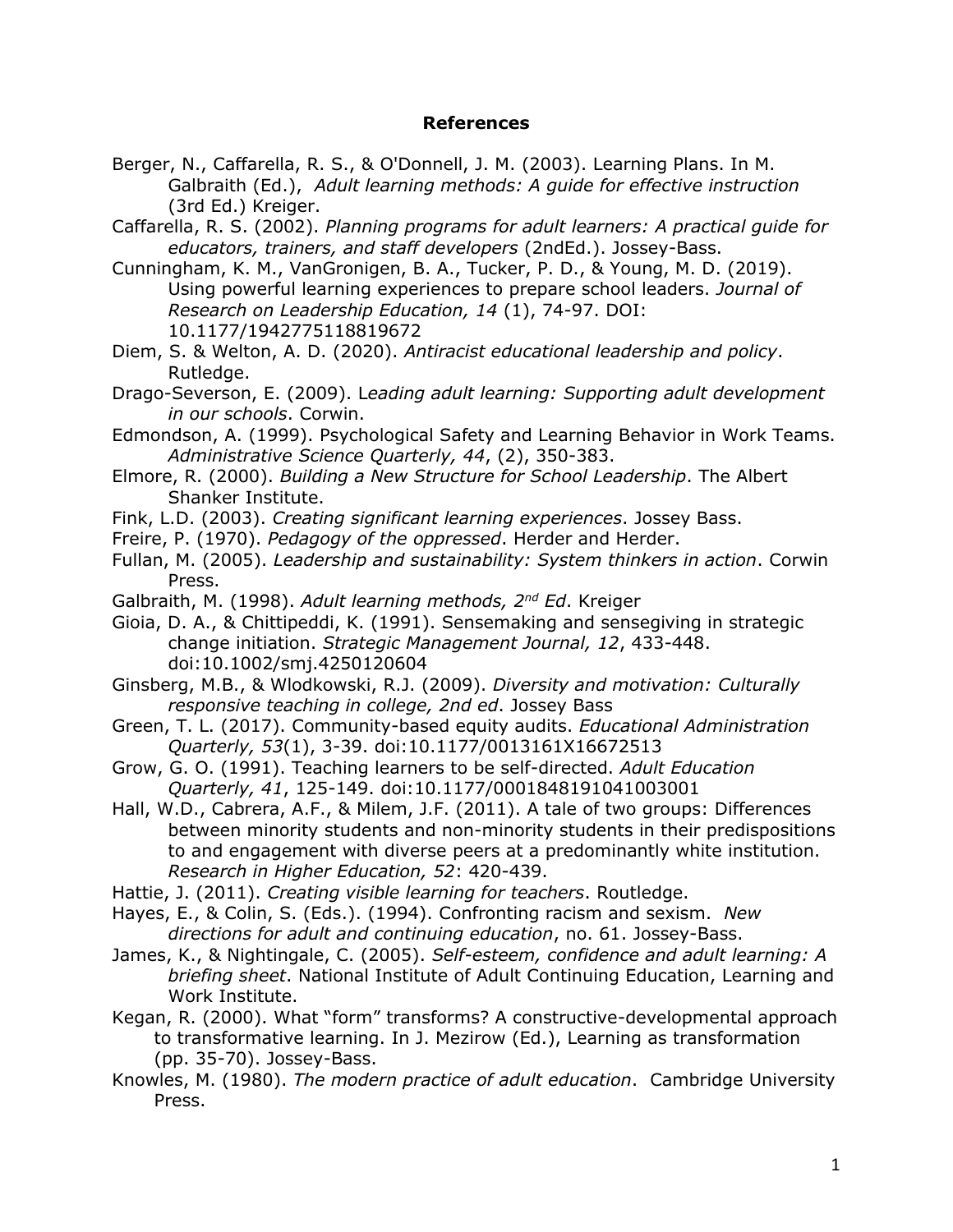- Kaul, V., Shah, V., El-Serag, H. (2020). Leadership during crises: Lessons and applications from the COVID-19 pandemic. *Gastroenterology, 159* (3), 809- 812.
- Leithwood, K. A., & Steinbach, R. (1995). *Expert problem solving: Evidence from school and district leaders*. State University of New York.
- Martinez-Cola, M., English, R., Min, J., Peraza, J., Tambah, J., & Yebuah, C. (2018). When pedagogy is painful: Teaching in tumultuous times. *Teaching Sociology, 46* (2): 97-111.
- McKenzie, K. B., & Scheurich, J. J. (2004). Equity traps: A useful construct for preparing principals to lead schools that are successful with racially diverse students. *Educational Administration Quarterly, 40*, 601-632. doi:10.1177/0013161X04268839
- Merchant, B., & Garza, E. (2015). The urban school leaders collaborative*. Journal of Research on Leadership Education, 10*(1), 39-62. doi:10.1177/1942775115569576
- Merriam, S., & Caffarella, R. (1999). *Learning in adulthood: A comprehensive guide, 2nd Edition*. Jossey-Bass.
- Mezirow, J. (1997). Transformative learning: Theory to practice. *New Directions for Adult and*

*Continuing Education, 74*, 5-12. doi:10.1002/ace.7401

- Mezirow, J. (2000). Learning to think like an adult: Core concepts of transformation theory. In J. Mezirow & Associates, *Learning as transformation* (pp. 3- 33Jossey-Bass.
- Myran, S. & Sutherland, I. (2019). Defining Learning in Educational Leadership: Reframing the Narrative. *Educational Administration Quarterly, 55*(4), 657- 696.
- Norman, M., & Hyland, T. (2003). The role of confidence in lifelong learning. *Educational Studies, 29*, 261-272. doi:10.1080/03055690303275
- O'Doherty, A., & Generett, G. G. (n.d.). *Developing powerful learning experiences for transformative leadership preparation*. University Council of Educational Administration.
- Portin, B., Schneider, P., DeArmond, M., & Gundlach, L. (2003). *Making sense of leading schools: A study of the school principalship*. Retrieved from https://files.eric.ed.gov/full-text/ED481977.pdf
- Schӧn, D. A. (1983). *The reflective practitioners: How professional think in action*. Basic Books.
- Sebastian, J., Camburn, E. M., & Spillane, J. P. (2018). Portraits of principal practice: Time allocation and school principal work. Educational Administration Quarterly, 54(1), 47-84.
- Senge, P. (1990). *The fifth discipline: The art and science of the learning organization*. Currency Doubleday.
- Shim, W., & Perez, R.J. (2018). A multi-level examination of first-year students? openness to diversity and challenge. *The Journal of Higher Education, 89*(4): 453-477.
- Skrla, L., Scheurich, J. J., Garcia, J., & Nolly, G. (2004). Equity audits: A practical leadership tool for developing equitable and excellent schools. *Educational Administration Quarterly, 40*, 133-161. doi:10.1177/0013161X03259148
- Sleegers, P., Wasink, H., van Veen, K., & Imants, J. (2009). School leaders'